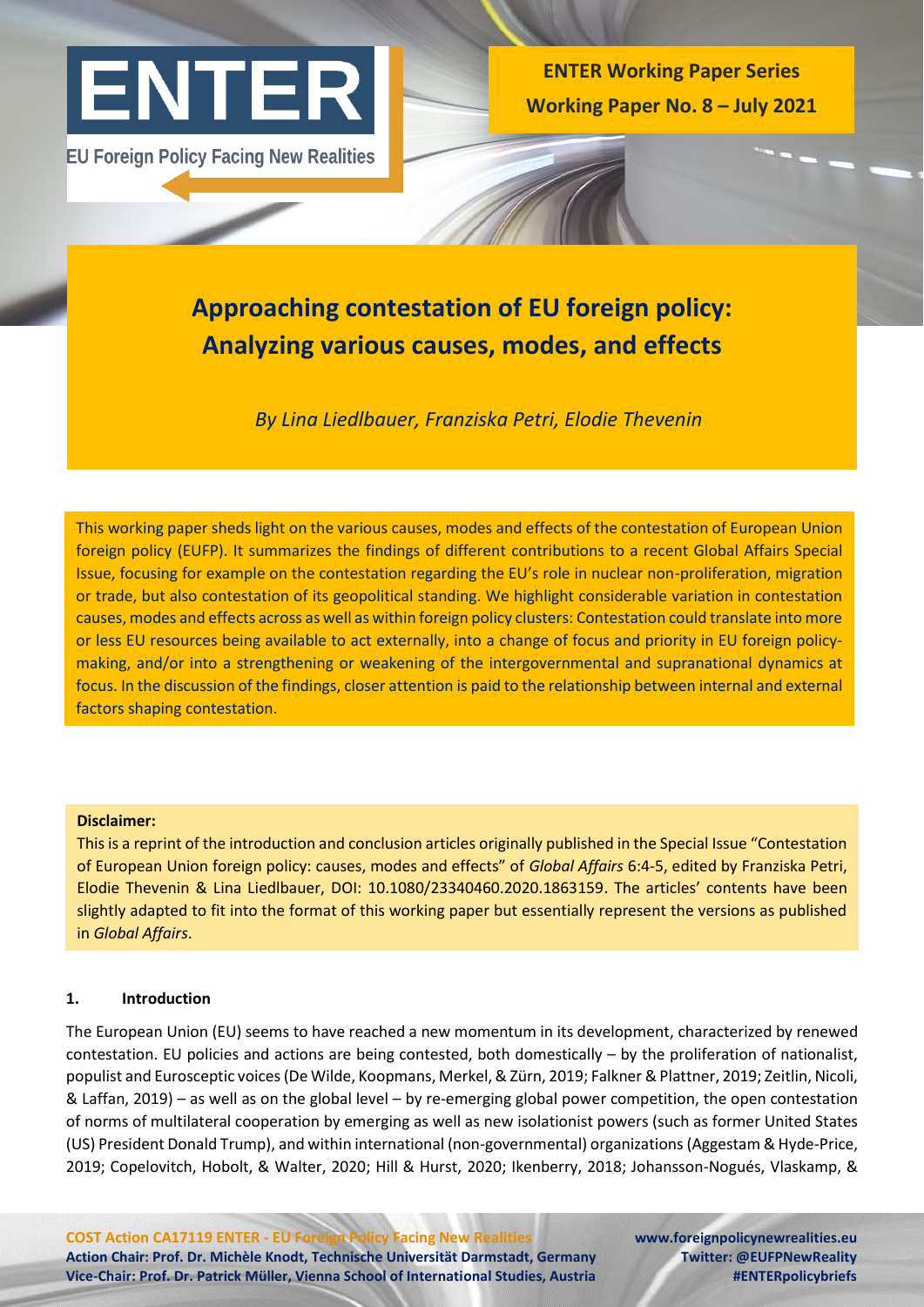Barbé, 2020; Riddervold & Newsome, 2018). While the contestation of EU actions and policies can be considered as a long-term phenomenon, especially with regard to EU foreign policy, the novelty of the situation stands in the multiplicity of contesting voices, as well as the nature of the new contesting actors (Johansson-Nogués et al., 2020). Furthermore, this contestation intertwines with a reconsideration of the values on which the EU is based and which it seeks to promote, which suggests a new shift in the Union's role and representation. Given on-going challenges in Europe (e.g. migration and solidarity crises, rise of illiberalism) as well as recent developments in EU politics (with a new Commission and therefore also new High Representative of the Union for Foreign Affairs and Security Policy/Vice-President of the European Commission (HR/VP) coming into office in 2019), we aim to analyze afresh EU foreign policy in this arguably new environment: What are the origins of contestation (re-)emerging within and towards EU foreign policy? Which voices are contesting EU foreign policy? To what extent do EU values and norms still matter in foreign policy, when it comes to immediate reactions to external events? To what extent does this contestation impact the decision-making process, the actual implementation of decisions and thereby the effectiveness of EU foreign policy?

**2** 

# **Contestation and EU foreign policy**

The Cambridge Dictionary defines contestation as "the act of arguing or disagreeing about something" (Cambridge Dictionary, 2020). The concept has gained considerable momentum in International Relations (and in particular Constructivist International Relations) research over the past decades. Starting from a paradigm of norm diffusion and norm cycles (Finnemore & Sikkink, 1998), with empirical realities changing, research moved to theorizing the causes, mechanisms and effects of norms, in terms of their meaning, their implementation and their evolution (Acharya, 2018; Niemann & Schillinger, 2016; Wiener, 2014, 2018). In this research strand, Antje Wiener's (2018, p. 2) definition of norm contestation as "a social practice of objecting to or critically engaging with norms" is among the definitions most commonly cited. Research on EU foreign policy and its contestation can therefore lean on this strand of International Relations research and its various theoretical propositions on types and modes of contestation (Deitelhoff & Zimmermann, 2018; Wiener, 2014, 2018; Zimmermann, Deitelhoff, & Lesch, 2018). Accordingly, contestation has started to receive more scholarly attention in European studies over the past decade: This includes theoretical considerations on the links between contestation and politicization trends in Europe (Costa, 2019) as well as more empirical studies on contestation from the inside and outside in various EU policy areas (Johansson-Nogués et al., 2020), such as neighborhood policy (Góra, Styczyńska, & Zubek, 2019). This Special Issue aims to contribute to this evolving strand of research by analyzing the varieties of contestation causes, modes and effects on EU foreign policy. For the purpose of this Special Issue, we define contestation of EU foreign policy as an implicit and explicit expression in discourse and/or action of political opposition towards European integration and/or concrete EU policies in the realm of foreign policy. By uncovering various root causes for contestation in foreign policy and distinguishing modes of discursive and action-based contestation, we reach a more nuanced understanding of what effects various contestatory practices have on the polity (i.e. institutions, decision-making structures) and policies of EU foreign policy (De Wilde & Trenz, 2012).

The three key research questions this Special Issue addresses are the following:

- How is EU foreign policy contested (modes), from the outside and/or the inside, and why do we see (increased) contestation in this policy area (causes)?
- What are the effects of EU foreign policy for the distinct policy areas and their internal and external integration dynamics?
- What can we learn from these patterns of causes, modes and effects of contestation about EU foreign policy-making?

This working paper presents the contributions and summarizes the findings of the Special Issue "Contestation of European Union foreign policy: causes, modes and effects" published in Global Affairs (Petri, Thevenin & Liedlbauer 2020). The subsequent sections will differentiate between four clusters of EU foreign policy, introduce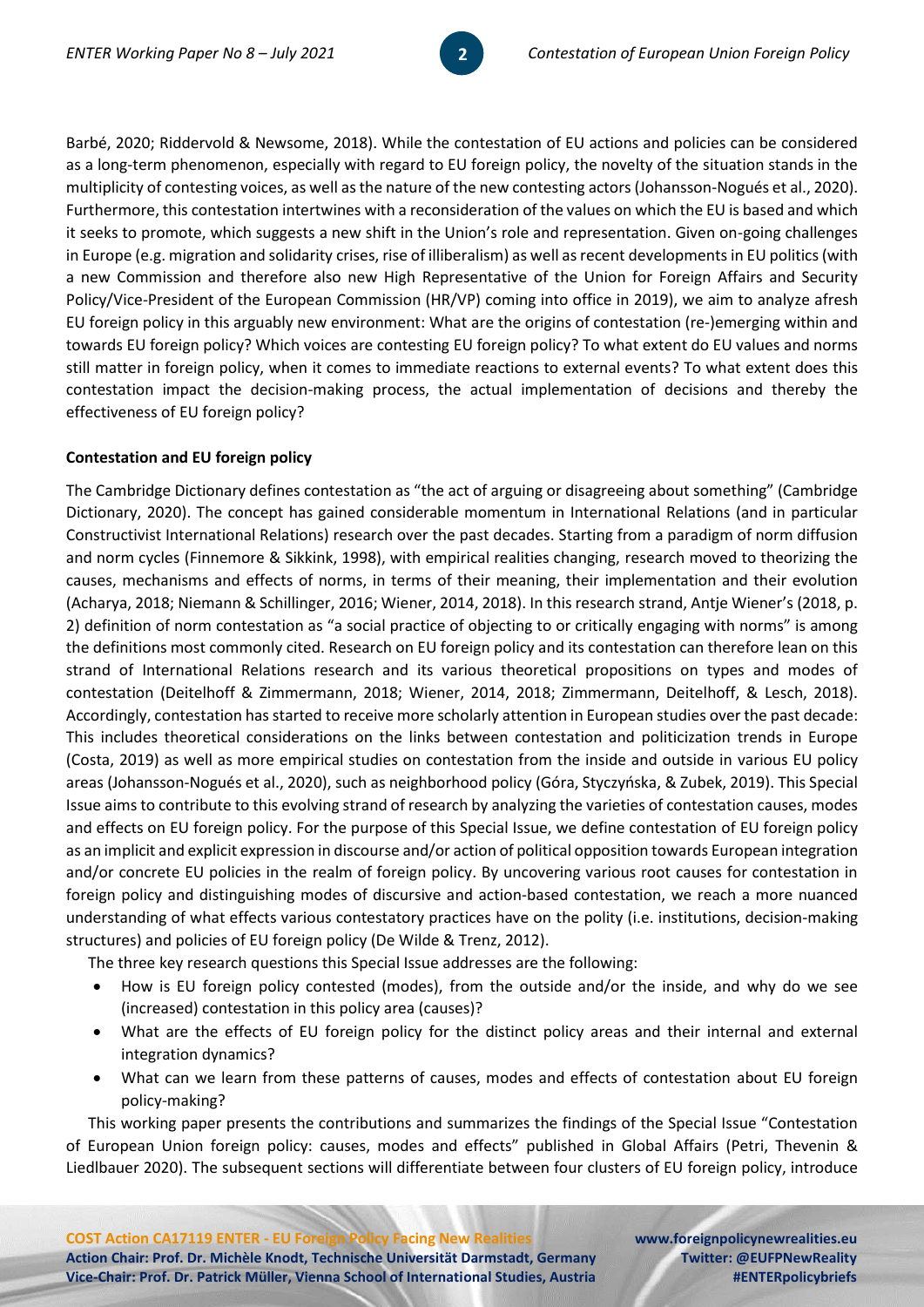the Special Issue contributions and discuss how they relate to these EUFP clusters. In the next step, an overview of the contributions' findings is given before several reflections on cross-case lessons from the different patterns of contestation and avenues for future research are presented.

## **Clusters of EU foreign policy**

We define EU foreign policy as "the area of European policies that is directed at the external environment with the objective of influencing that environment and the behavior of other actors within it, in order to pursue interests, values and goals" (Keukeleire & Delreux, 2014, p. 1). EU foreign policy can take multiple forms, can be implemented by various institutional actors and through various instruments, and can vary substantially across regions. To make sense of this multiplicity, we follow the literature on clustering EU foreign policy into four areas: (1) Common Foreign and Security Policy (CFSP), (2) Common Security and Defence Policy (CSDP), (3) external action (e.g. trade, enlargement policies), and (4) internal policies with an external dimension (e.g. energy, climate, migration policies) (Keukeleire & Delreux, 2014). The former two clusters describe policies in which an "intergovernmental logic" dominates, meaning that Member States are in control of policy decisions (e.g. unanimity rules in Council structures) and that there has been no or only a very limited transfer of competences to the EU level. The latter two clusters form policies in which the "supranational logic" is more present, grasping policy areas in which more substantial transfers of competences to the EU level have taken place, therefore giving more institutional power to the various EU institutions and bodies next to the Council structures, namely the European Commission and European Parliament. External actions are examples of this latter category, in which supranational competences and the roles of the various institutions are more extended (e.g. the European Commission's role in negotiating international trade agreements). In contrast, these supranational dynamics are more nuanced for internal policies with an external dimension as areas in which EU external engagement is built on the EU having developed a (more or less significant) internal acquis on specific policies, which enables – or even requires – EU actions on the same policies in the international arena (in foro interno, in foro externo).

This Special Issue aims at shedding light on the diversity of contestation causes, modes and effects in these various policy clusters of EU foreign policy. The seven articles composing this Special Issue cover all four clusters: CFSP and CSDP (Herrera 2020; Lecocq 2020), external action (Eliasson & Garcia-Duran 2020; Hasić, Džananović & Ramić-Mesihović 2020), and internal policies with an external dimension (Badell 2020; Petri & Biedenkopf 2020; Terzi 2020). There is a certain focus on the latter two clusters of EU foreign policy for two reasons: First, these areas are often described as less "traditional" foreign policies (Damro, Gstöhl, & Schunz, 2018; Keukeleire & Delreux, 2014), who have accordingly received less explicit attention from a "foreign policy" perspective than CFSP/CSDP, representing a comparative gap in the literature. Second, we expect to see differences in contestation dynamics between CFSP/CSDP and the two other clusters of foreign policy, since these represent domains in which EU policymaking capacity is greater due to an increased transfer of competences and the more dominant "supranational logic". By comparing a diverse range of policy areas of EU foreign policy, we can uncover considerable variation in contestation causes, modes and effects across as well as within foreign policy clusters: Contestation could translate into more or less EU resources being available to act (e.g. EU policy instruments), into a change of focus/priority in EU foreign policy-making, and/or into a strengthening/weakening of the intergovernmental/supranational dynamics at focus.

## **Special issue contributions**

With respect to the research questions, the contributions of this Special Issue give various insights. In the CFSP and CSDP clusters, the focus is first and foremost on intergovernmental dynamics and the absence of EU consensus for policy formulation. Manuel Herrera (2020), who concentrates on the issue of nuclear non-proliferation and on internal and external contestation towards the EU as an actor itself, highlights that this contestation is mainly a product of the EU's actions, both in multilateral (i.e. the Non-Proliferation Treaty (NPT) Review Conference) and

**COST Action CA17119 ENTER - EU Foreign Policy Facing New Realities [www.foreignpolicynewrealities.eu](http://www.foreignpolicynewrealities.eu/) Action Chair: Prof. Dr. Michèle Knodt, Technische Universität Darmstadt, Germany Twitter: @EUFPNewReality Vice-Chair: Prof. Dr. Patrick Müller, Vienna School of International Studies, Austria #ENTERpolicybriefs**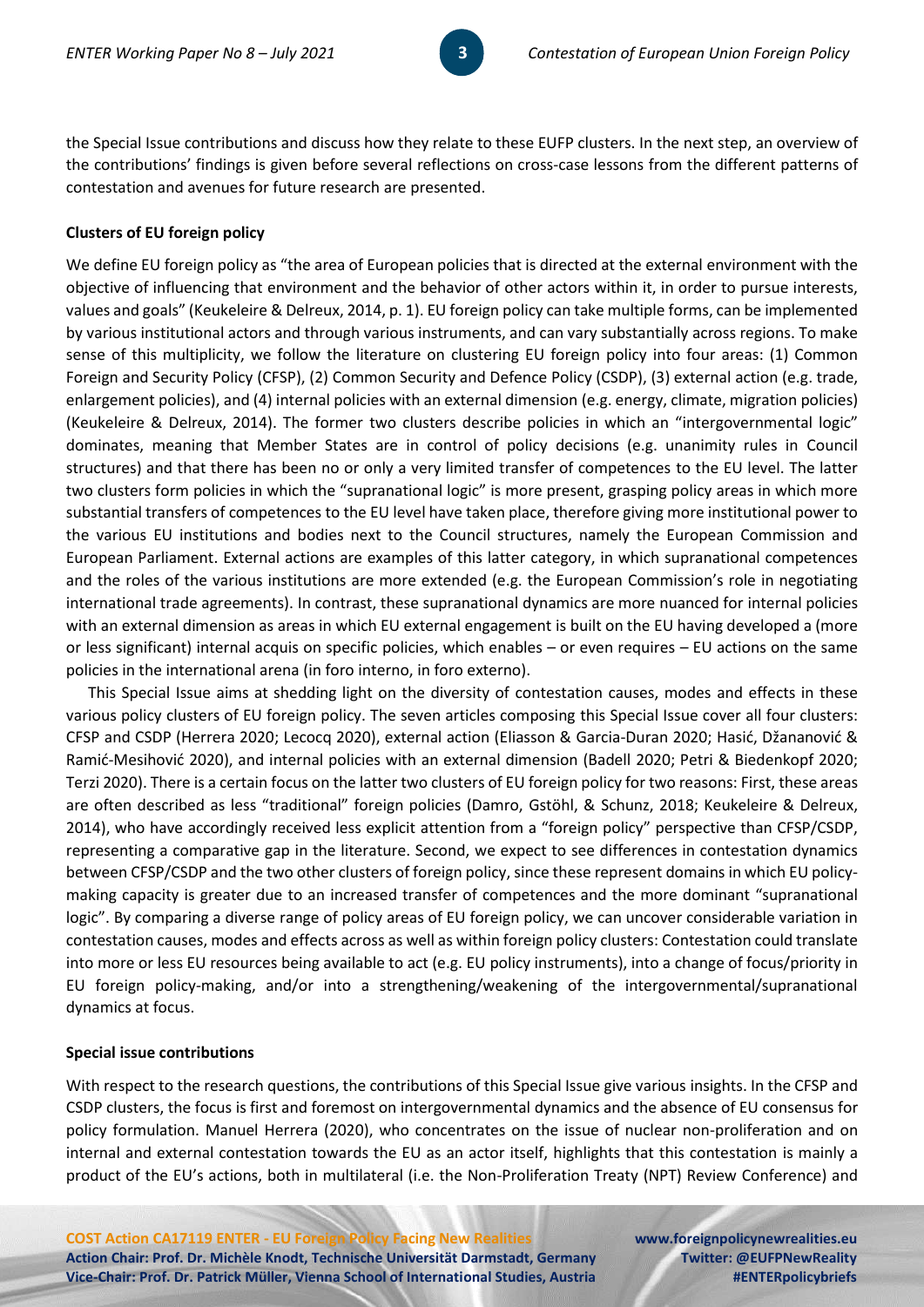bilateral (i.e. EU-India relations) settings. Sharon Lecocq (2020) starts from an external phenomenon, namely the proliferation of hybrid actors and orders in the Middle East and North Africa (MENA), and illustrates how EU internal contestation over two cases (Hamas and Hezbollah) poses challenges for EU geopolitical aspirations in its Southern neighborhood.

The two contributions in the external action cluster provide an inside-outside perspective on contestation by shifting their focus on non-EU local and civil society actors. Johan Eliasson and Patricia Garcia-Duran (2020), who examine the role of Civil Society Organizations (CSOs) in EU trade policy, question how the internal contestation of trade agreements, such as the Transatlantic Trade Investment Partnership (TTIP) and the Comprehensive Economic and Trade Agreement (CETA), impacted internal EU trade-policy-making and thereby also the EU's negotiation role externally. How the EU's "good neighborly relations" norm is challenged by local actors in Western Balkan countries (Bosnia and Herzegovina and North Macedonia) is demonstrated by Jasmin Hasić, Nedžma Džananović and Lejla Ramić Mesihović (2020). The authors emphasize that this outside contestation of EU norms by (local) elites not only has consequences for the EU's geopolitical standing but also for its regional achievements.

The fourth cluster is covered by three different contributions. Franziska Petri and Katja Biedenkopf (2020) analyze the contestation of EU external climate policy from within by looking at debates in the European Council, Council of the EU and the European Parliament. While they point to the US withdrawal from the Paris Agreement as the main external cause of contestation, they conclude that the EU could, despite internal protests by certain member states and populist parties, strengthen its position towards climate protection at the global level. In contrast, Diego Badell (2020) highlights that EU norms were weakened globally due to insufficient cohesion of member states' positions in the aftermath of the US withdrawal from the United Nations Global Compact of Migration. In this case as well, disagreement on EU (external) migration policy was issued by populist networks within member states persuading governments to pull out of the agreement. Özlem Terzi (2020) focuses on the European presence in the Arctic, developing a multi-level and multi-issue analysis. By examining the EU's stance regarding environmental protection, indigenous peoples' rights and (sustainable) economic development in the region, the author searches for the sources of contestation both from within and outside the EU and differentiates between political and normative contestation through a discourse-historical approach.

## **Special Issue findings: Contestation of EU foreign policy – diverse causes, various modes and multiple effects?**

The next section sheds light on the findings of the Special Issue articles regarding the varieties of contestation causes, modes and effects on EU foreign policy (see Thevenin, Liedlbauer & Petri 2020). We start by reviewing the diverse causes, internal as well as external factors shaping contestation. Thereafter, we take a closer look at three relevant dimensions (actors, levels, substance) of the modes of contestation. Last, the effects of contestation on EUFP are analyzed.

# *Causes of contestation*

To begin with the articles of this Special Issue bring reflections on the causes of contestation of diverse foreign policy areas. Indeed, both contestation of EUFP formulation and implementation seem to be driven by different factors that can be clustered in two main categories, i.e. the EU's internal and/or external environment.

The lack of EU internal consensus on contemporary foreign policy issues is presented in several articles as the main factor creating and influencing internal and external contestation dynamics within EU foreign policy. On this point, Terzi (2020) demonstrates that the intra-EU contestation is due to the relative lack of an EU voice in the multi-issue and multilevel governance of the Arctic, which leads to EU interinstitutional disagreements. On a similar note, Herrera (2020) studies the diverging preferences of EU Member States regarding nuclear non-proliferation and makes the case that the absence of a common EU agreement alongside contested EU competences in this policy area represents a challenge to the EU's negotiation stance and capacity in non-proliferation policy.

**COST Action CA17119 ENTER - EU Foreign Policy Facing New Realities [www.foreignpolicynewrealities.eu](http://www.foreignpolicynewrealities.eu/) Action Chair: Prof. Dr. Michèle Knodt, Technische Universität Darmstadt, Germany Twitter: @EUFPNewReality Vice-Chair: Prof. Dr. Patrick Müller, Vienna School of International Studies, Austria #ENTERpolicybriefs**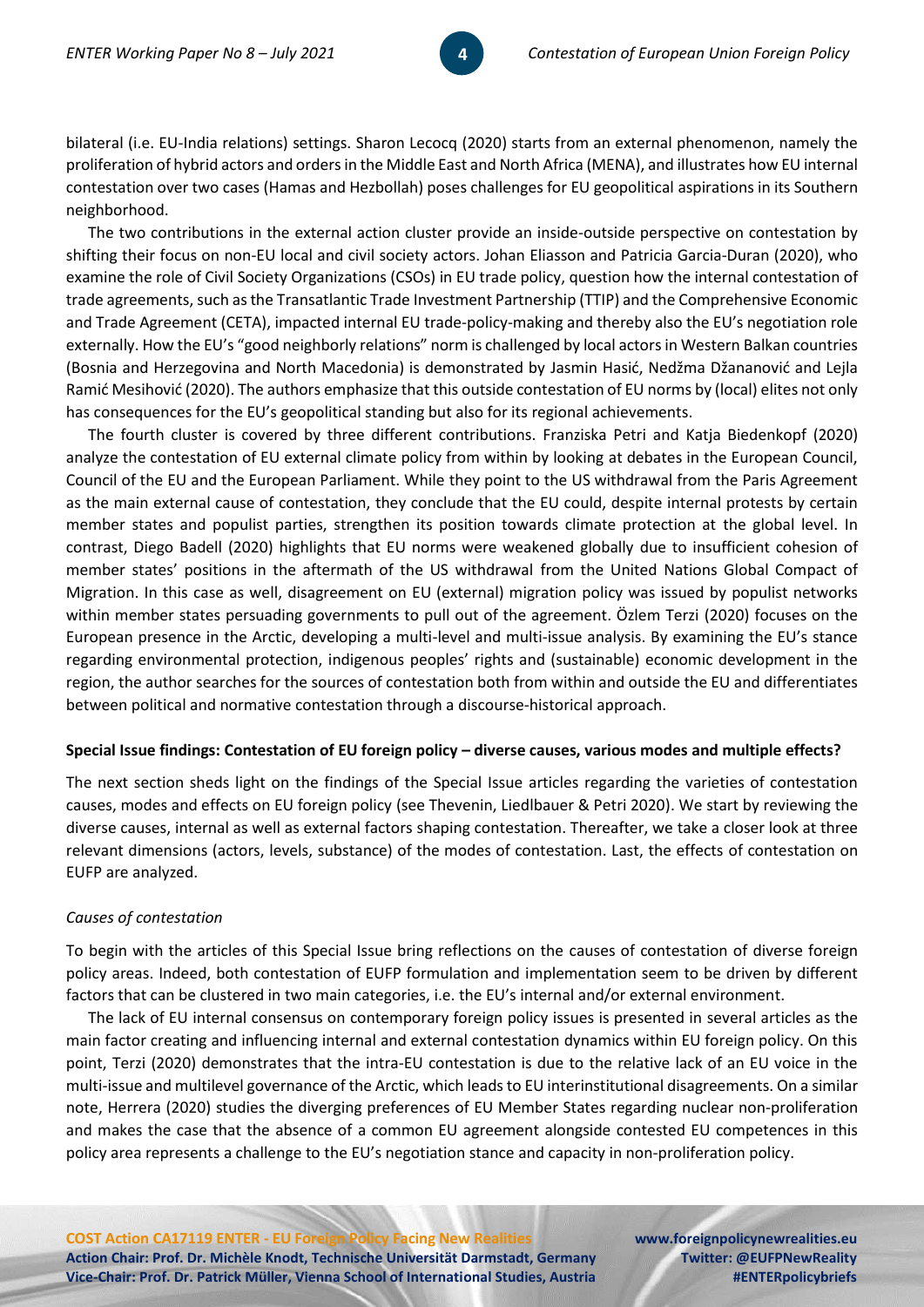The EU's external environment and external relations with different actors also greatly influence the contestation of EU foreign policy. The external factors shaping EU foreign policy contestation are diverse and range from security challenges, changing economic orders/globalization trends, the emergence of new actors in international politics (e.g. hybrid actors) as well as the behavior of individual third parties (e.g. former United States President Trump) (Eilstrup-Sangiovanni & Hofmann, 2019; Hill & Hurst, 2020; Ikenberry, 2018; Stephen & Zürn, 2019). The various case studies emphasize how this external dimension and especially the external (local) actors' dynamics impact contestation of EUFP. Hasić, Džananović and Ramić Mesihović (2020) demonstrate through their focus on EU norm domestication in Bosnia and Herzegovina and North Macedonia that the lack of consideration for local dynamics by the EU causes increased contestation of the EU's attempts to diffuse its enlargement policy norms. The external environment is also important in the case of EU trade policy, analyzed by Eliasson and Garcia-Duran (2020), in which the concern over lowering European standards in trade agreements leads to increased contestation and further involvement in policy formulation of CSOs. According to Lecocq (2020), the increasing importance of hybrid actors in the geopolitics of the MENA region constitutes an external challenge leading to contestation on foreign policy formulation and implementation among EU institutions.

**55** 

The two categories of internal and external factors leading to contestation are by no means antithetical, and contestation might result from both internal and external stimuli. Indeed, Petri and Biedenkopf (2020) show the impact of the US withdrawal from the Paris Agreement on internal EU climate ambitions. While on the one hand, the external contestation stimulus raised ambitions, on the other hand, it also strengthened the more climate skeptic political parties inside the European Parliament. A similar parallel of external and internal factors leading to contestation of EU foreign policy can be observed in the case of migration governance. Badell (2020) shows how the contestation of the United Nations Global Compact on Migration increased both due to external relations with the fierce criticism from the US President on the Global Compact (somewhat parallel to the Paris Agreement's contestation), as well as a lack of internal consensus amongst EU Member States on the issue of migration.

#### *Modes of contestation*

When considering modes of contestation of EU foreign policy across articles, we find variance on three dimensions – actors of contestation, levels of contestation and the substance of contestation – which together build the various modes of contestation.

Most articles of this Special Issue focus on actors within the EU's foreign policymaking machinery – namely the European Commission, the Council of the EU (rarely also the European Council), the European Parliament and the European External Action Service (EEAS). Only two article contributions consider actors "outside" to the EU's political system: Hasić, Džananović and Ramić Mesihović (2020) focus on how Western Balkan local stakeholders perceive and respond to EU foreign policy efforts to diffuse the norms of "good neighborly relations"; and Eliasson and Garcia- Duran (2020) analyze the impact of CSOs on EU trade agreement politics. The key difference between these two contributions lies in the latter generating insights into within-EU politics, whereas Hasić, Džananović and Ramić Mesihović (2020) follow an outside-in perspective on EU norms (Keukeleire & Lecocq, 2018; Lecocq & Keukeleire, 2018).

When looking at the various studies of within-EU level actors, what becomes most apparent is the dominance of analyses of configurations of Member States preferences and Council of the EU dynamics (Badell 2020; Herrera 2020; Lecocq 2020; Petri & Biedenkopf 2020; Terzi 2020). While the relevance of the Council of the EU in foreign policy making is uncontested in the clusters of CFSP and CSDP (Herrera 2020; Lecocq 2020), thereby explaining the choice for focusing the analyses on them, the choice for analyzing Member States preferences in areas of internal policies with an external dimension is particularly insightful (Badell 2020; Petri & Biedenkopf 2020; Terzi 2020). It emphasizes the relevance of Member States consensus on what external engagement on these less traditional and inherently more nuanced areas of foreign policy should look like. In contrast, it comes as a comparative surprise that three of the Special Issue's contributions dedicate attention to the EU's parliamentary chamber (Lecocq 2020; Petri & Biedenkopf 2020; Terzi 2020), which in terms of legal competences has been seen as a less influential actor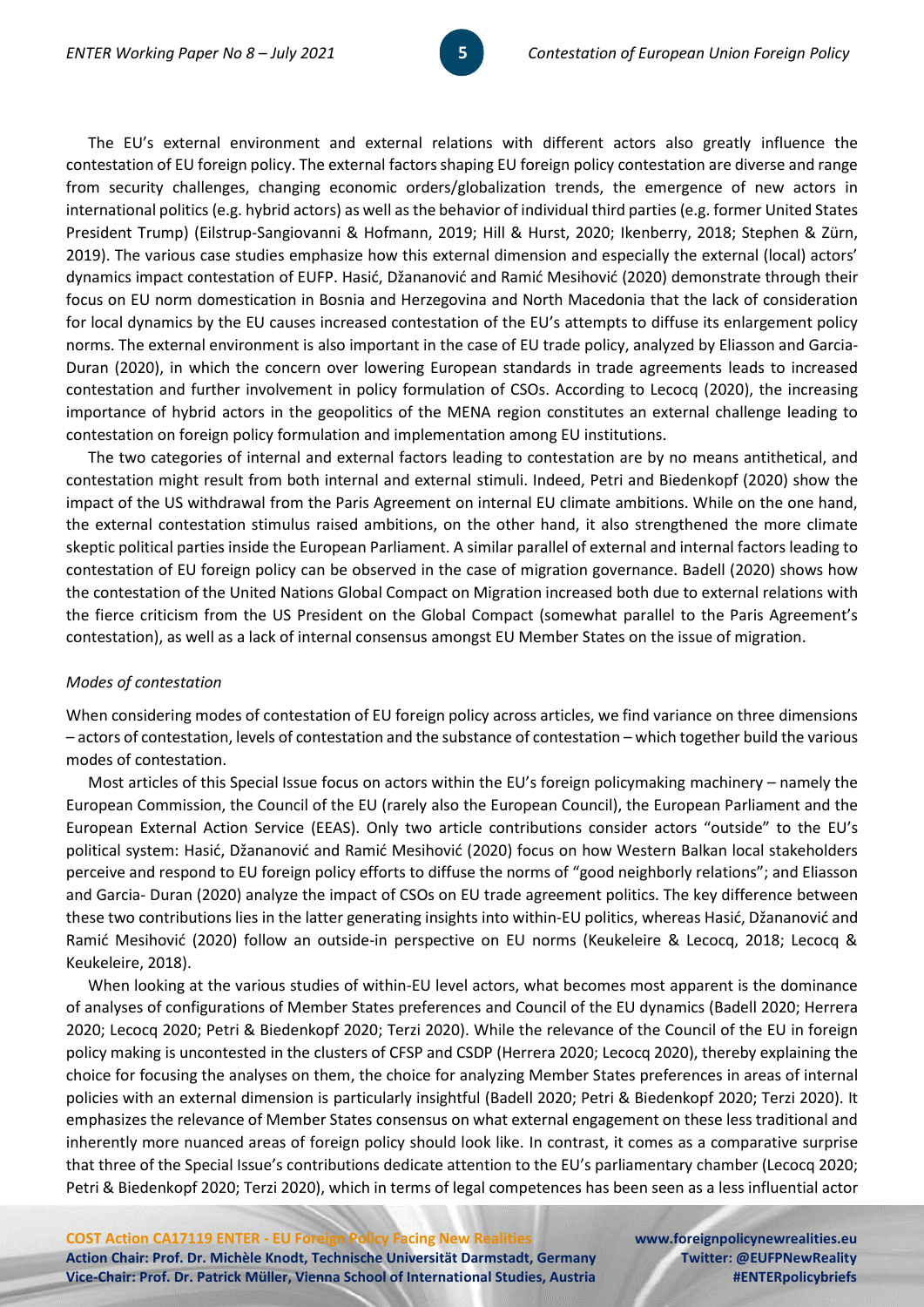in EU foreign policy. Yet, this renewed attention speaks to recent trends in academic work on the European Parliament's emerging roles and pathways of influence in foreign policy (Raube, Müftüler-Bac, & Wouters, 2019; Stavridis & Irrera, 2015).

Analyses of the role of the European Commission and its stances are comparatively fewer among the contributions, yet unsurprisingly are most frequent in the supranational clusters of "external action", namely trade agreements (Eliasson & Garcia-Duran 2020) and enlargement policies (Hasić, Džananović, & Ramić Mesihović 2020), and "internal policies with an external dimension", such as multi-level Arctic policies (Terzi 2020) or migration (Badell 2020). Little focus has been on the Lisbon Treaty's 2009 innovation: the role of the EEAS (only explicitly mentioned in Herrera 2020 and Terzi 2020). This observation leads to the question of why the EEAS is not considered more prominently for tracing contestation. One explanation for this could be its interstitial character (Bátora, 2013) depending on foreign policy consensus in the Council and Commission policy instruments, therefore rather being affected by contestation rather than being an actor exercising contestation or a forum for contestation of its own.

Another relevant dimension of the modes of contestation (next to actors and levels) are the practices of contestation chosen (e.g. discourse, veto votes, etc.) on a specific aspect or substance of EUFP. A first binary distinction can be drawn between contributions in this Special Issue analyzing the "object" of what is contested, namely the formulation of a certain foreign policy – for example setting up a strategy on how to deal with non-state actors in the MENA region (Lecocq 2020) – and the actual implementation of a certain foreign policy – for example the EU's attempt to diffuse the "good neighborly relations" norm in Western Balkan countries (Hasić, Džananović, & Ramić Mesihović 2020). In most contributions of the Special Issue, the substance of contestation actually lies in the formulation of the policy within the EU and among its various actors (Badell 2020; Eliasson & Garcia-Duran 2020; Herrera 2020; Lecocq 2020; Petri & Biedenkopf 2020; Terzi 2020). Some analyses combine the formulation dimension with its implementation – for example when Badell (2020) analyzes how both the internal policy formulation or consensus-building on the EU's stance of the global compact for migration is contested as well as the EU's policy stances enacted in the international arena (similar in Terzi/Arctic policy (2020) and Herrera/nonproliferation policy (2020)). This hints at the entangled nature of internal and external contestation practices. Nuances can also be drawn in the chosen mode of how contestation is enacted. While most contributions show how contestation is expressed in discursive disagreement (e.g. between EU institutions in Lecocq (2020)), there are also cases of contestation shown in explicit policy decisions – for example in Badell (2020)'s case of EU Member States not just disagreeing on which position the EU should take in negotiations on the Global Compact for Migration, but also individually choosing to not sign the Compact in contrast to the EU's stance.

## *Effects of contestation*

Each of the modes as well as causes of contestation produce specific effects on the EUFP areas studied in this Issue. This contribution reviews the subsequent effects of contestation by policy areas and draws an overarching framework of what this increased contestation in different foreign policy clusters means for EU foreign policy, namely for the EU's capacity to formulate coherent foreign policies, the EU's international presence, external perceptions and international relations.

The vast majority of articles in this Issue demonstrate a rather deleterious effect of contestation on the EU's ability to engage in policy-making (formulation and/or implementation) in the global arena. Indeed, the cases of the Global Compact on Migration or nuclear non-proliferation policy – respectively developed in this Special Issues by Badell (2020) and Herrera (2020) – show that the internal disagreement between EU Member States results in a lack of clarity of the EU's policy position and norm promotion on the international level. Consequently, the absence of cohesion amongst Member States to push forward a common position on the global stage leads to a weakening of norms internationally. If a common position can be found or defended, it is only the lowest common denominator chosen against more ambitious – and thereby open to more potential internal and external contestation – agenda setting. Similar observations can be made regarding the EU's presence in the Arctic, studied

**COST Action CA17119 ENTER - EU Foreign Policy Facing New Realities [www.foreignpolicynewrealities.eu](http://www.foreignpolicynewrealities.eu/) Action Chair: Prof. Dr. Michèle Knodt, Technische Universität Darmstadt, Germany Twitter: @EUFPNewReality Vice-Chair: Prof. Dr. Patrick Müller, Vienna School of International Studies, Austria #ENTERpolicybriefs**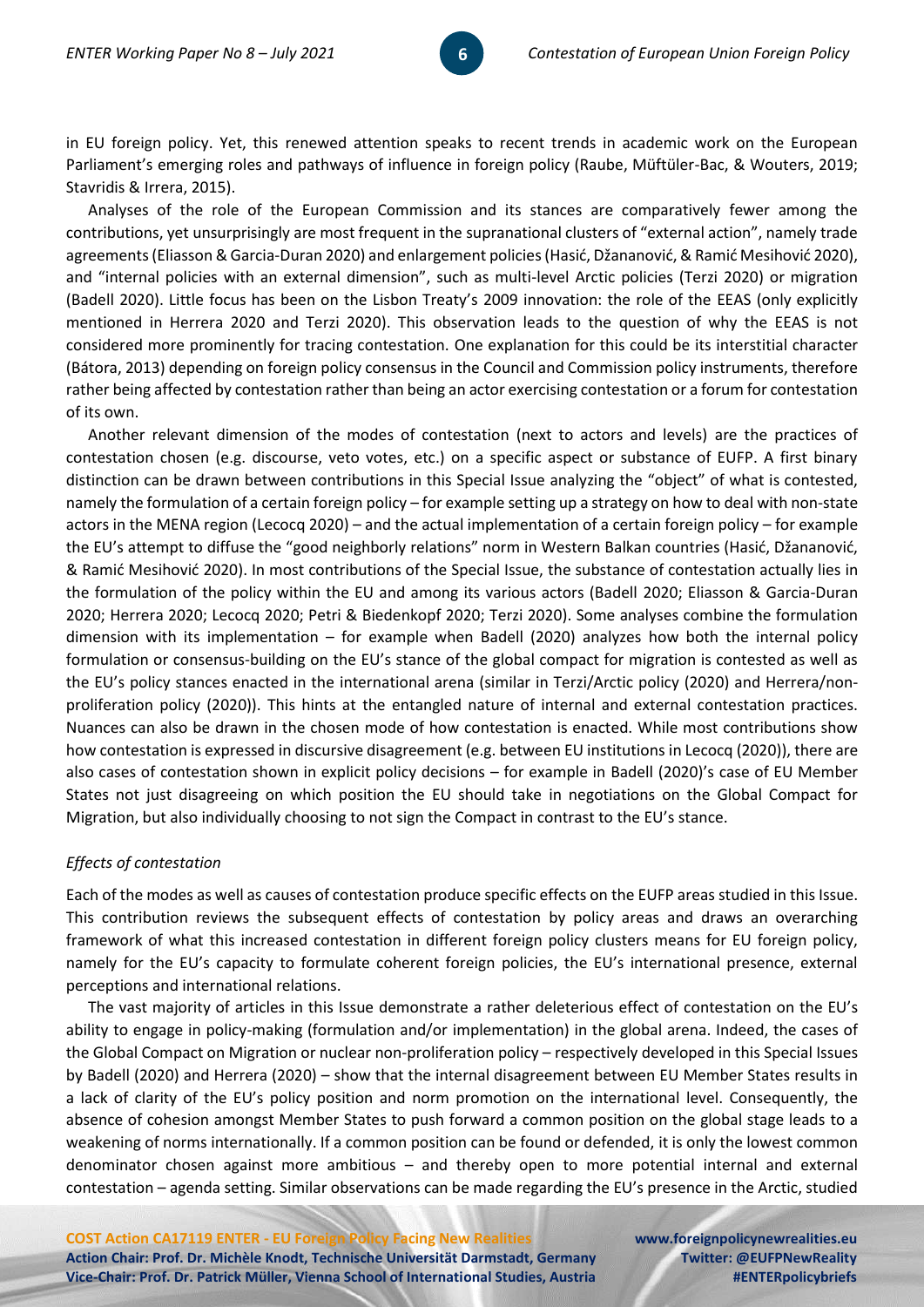by Terzi (2020), where the EU is lacking the power to push its preferences forward in complex multi-level, multiactor and multi-issue settings.

**77** 

As regards the EU's enlargement process (Hasić, Džananović, & Ramić Mesihović (2020)), contestation leads to an unsuccessful norm diffusion and domestication, notably on the account of a weak understanding of local dynamics by EU institutions. The diffusion of EU norms is also important in the case of external trade policy, and one could expect that the increased involvement of CSOs in shaping the process of concluding trade agreements, such as the Transatlantic Trade and Investment Partnership in the case studied by Eliasson and Garcia-Duran (2020), can positively impact the transparency process and overall standards of EU trade agreements' contents and negotiation processes. Lecocq (2020) argues that the policy emerging from intra-EU contestation regarding how to deal with hybrid actors generates difficulties for the EU to engage – and a fortiori influence the situation – in the MENA region.

An exception stands out in the case of climate contestation, as investigated by Petri and Biedenkopf (2020). Responding to the US announcement to withdraw from the Paris Agreement, EU institutions rhetorically strengthened their foreign climate change ambitions containing external contestation, in spite of small, yet strengthened internal contestation forces in the European Parliament.

## **Cross-case lessons on EU foreign policy contestation**

What can we learn from these insights on causes, modes and effects of contestation dynamics in the various areas of EU foreign policy?

To start with the comparison of the EUFP clusters identified in this Special Issue's introduction, there are a number of lessons that can be drawn from the intergovernmental and supranational dynamics studied. For the intergovernmental foreign policy clusters – the CFSP and CSDP – this Special Issue offered two case studies illustrating how policy-making within the EU and its consequent foreign policy actions are challenged by various and at times diverging perceptions of the EU's external activities (Herrera (2020) and Lecocq (2020)). With contestation of "what" the EU should do towards certain actors (e.g. hybrid actors) and on certain foreign policy issues (e.g. non-proliferation), the EU effectively stands without basis to move actively in the international arena. Considering the strong role of intergovernmental dynamics in these clusters, it comes as little surprise that intra-EU divergences appear to be a root cause of limited EU CFSP/CSDP capacity (Franke & Varma, 2019; Johansson-Nogués, Vlaskamp, & Barbé, 2020; Toje, 2008).

For the supranational foreign policy clusters – external action and internal policies with an external dimension – this Issue offered five case studies at the heart of longstanding EU external policies, i.e. trade and enlargement, as well as growingly externally important policies of climate action, migration and the multiple issues in the EU's engagement towards the Arctic. For the external action cluster, the chosen perspectives on the EU's strong trade and enlargement policies speak to the need to consider "new", yet relevant actors of potential contestation – namely actors outside the EU's institutional machinery. While much attention has been paid to the role of the Council, Commission and partly the European Parliament in both cases (Garcia-Duran & Eliasson, 2017; Góra, Styczyńska, & Zubek, 2019; Rosén, 2016), focusing on the role of CSOs and local stakeholders as contesting agents takes into account new democratic (Ruzza, 2011; Thiel & Uçarer, 2014) and decentring (Keukeleire & Lecocq, 2018) demands to EU foreign policy-making and implementation. Regarding lessons on the internal policies with external dimensions, we see how contestation dynamics originating from inside the EU (e.g. new party cleavages) and outside the EU (e.g. challengers to EU status and/or to EU norms) intertwine, thereby reflecting the very nature of this paralleled foreign policy cluster (in foro interno, in foro externo). Seeing how only in the case of climate action, consensus between Member States could overcome these various contestation dynamics, puts a question mark behind the EU's ambition to act as a relevant foreign policy actor in priority regions (such as the Arctic) and essential policy areas (such as migration).

There are several lessons that can be drawn from the contributions of the Special Issue for future research on contestation dynamics in EU foreign policy. As highlighted before, the effects of contestation on specific areas of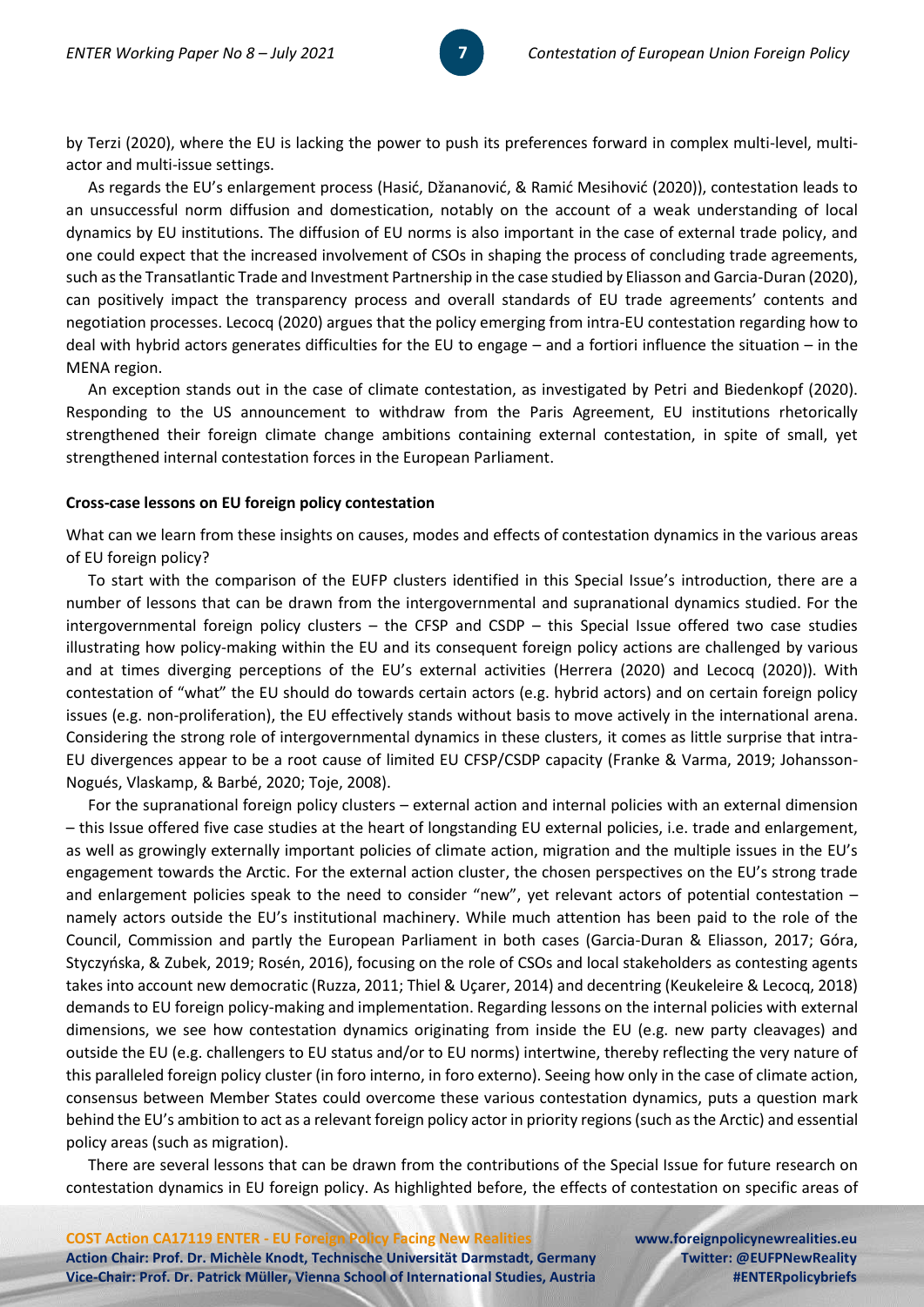foreign policy were also dependent on the various actors, their levels and modes of contestation. First and foremost, analyses benefit from an inclusion of a broad range of actors. It may be noted that contestation of EU foreign policy could arise from several actors, i.e. CSOs (Eliasson & Garcia-Duran 2020), local stakeholders in third countries (Hasić, Džananović, & Ramić Mesihović (2020)) and national and EU institutions with their communication on particular policies (e.g. Council of the EU in Badell 2020). Above that, several contributions stressed that internal contestation is often linked to populist actors and parties (e.g. Petri & Biedenkopf 2020). Future research should analyze how the role of these various internal EU and external actors played out in other cases of EUFP and if by analyzing them in parallel, alliances between these actors can be identified.

Moreover, we notice a strong presence of intergovernmental actors in the study of contestation dynamics (i.e. within the EU's Councils and among Member States), whilst the supranational level (European Commission, European Parliament) and interstitial level (the EEAS) are more often excluded from the frame of analysis. This prominence of intergovernmental decision-making in the EU's external relations is not surprising, however it seems to be leading to a diminishing of the EU's norm promotion and negotiating power, due to the lack of internal consensus amongst EU Member States' diverging policy preferences. In other words, the EU's internal limitations driven by internal (and/or external) contestation engender negative external consequences with difficulties for the EU to engage actively and deliberately on the global stage. Hence, the missing unified EU position or the lack of any position at the EU level has a direct effect on the EU's negotiation powers at the global level. Researchers interested in contestation should therefore focus more on those situations where the EU aims to enter the international stage as a unified actor but lacks consensus among its members. Examples for such issue areas – not treated in this Special Issue – could be, human rights standards, rule of law promotion, or sanction politics towards certain actors.

At last, contributions demonstrated that inside and outside contestation dynamics are often intertwined. This was especially the case when the decisions of more powerful non-EU actors contradicted the EU's foreign policy position and resulted in contestation by internal actors. Therefore, the internal and external contestation stimuli should not be analyzed separately. It pays off to consider them both since outside contestation can trigger inside contestation and vice versa.

## **Disclosure statement**

No potential conflict of interest was reported by the author(s).

#### **Notes on contributors**

*Lina Liedlbauer, MA, is a research assistant and PhD candidate in the project "Politicising European Security? Processes of Politicisation in Counter-terrorism and Border Security" funded by the German Research Foundation (DFG) at the University of Osnabrück.* 

*Franziska Petri, MA, is a FWO doctoral fellow (2019-2023) at the Leuven International and European Studies at the University of Leuven.* 

*Elodie Thevenin, MA, is a PhD candidate in Political Science at the Doctoral School in the Social Sciences of the Jagiellonian University in Kraków.*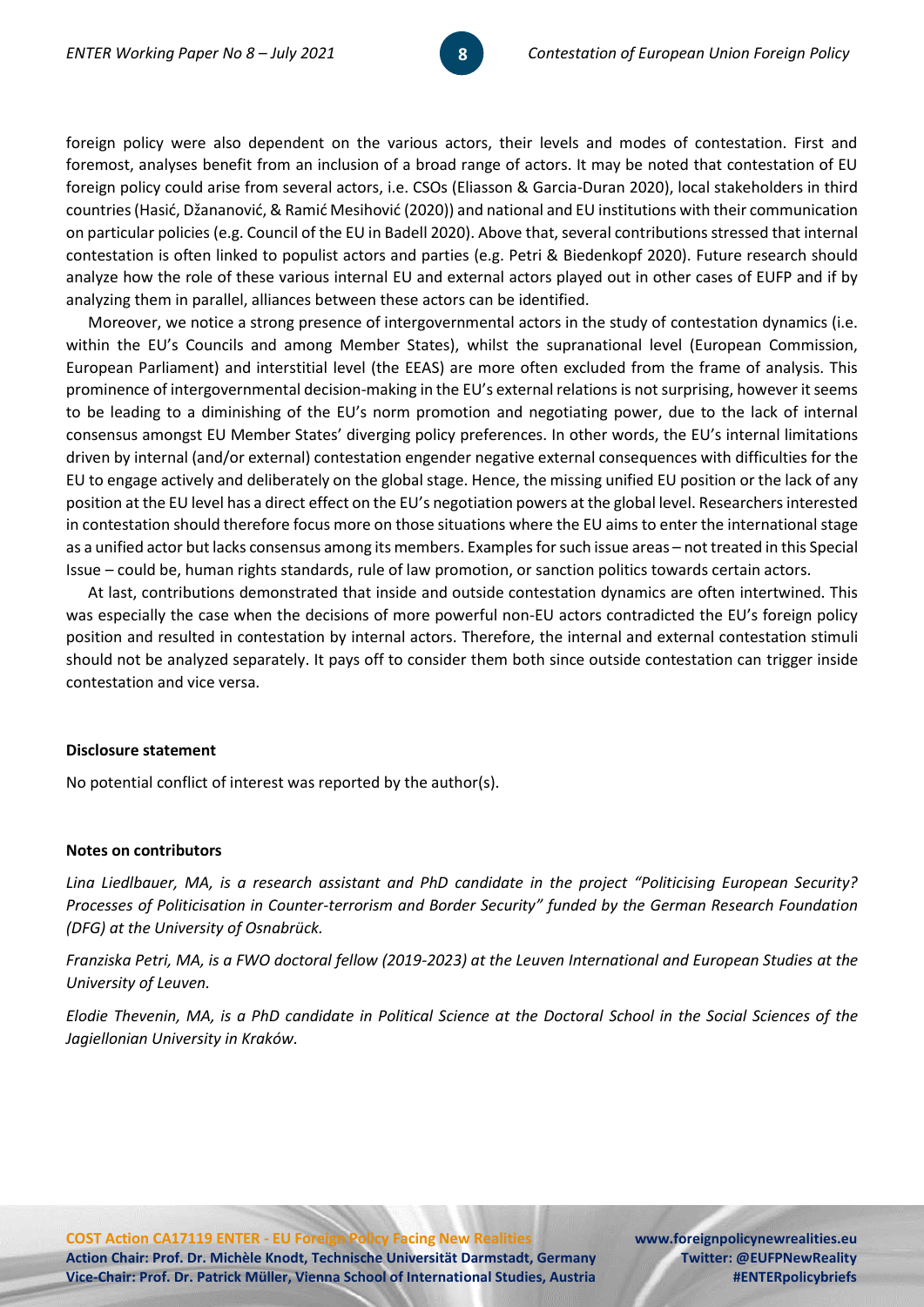## **References**

- Acharya, A. (2018). *Constructing global order. Agency and change in world politics*. Cambridge: Cambridge University Press. doi:10.1017/9781316756768
- Aggestam, L., & Hyde-Price, A. (2019). Double trouble: Trump, transatlantic relations and European strategic autonomy. *JCMS: Journal of Common Market Studies, 57*(S1), 114–127. doi:10.1111/jcms.12948
- Badell, D. (2020). The EU, migration and contestation: the UN Global Compact for migration, from consensus to dissensus, *Global Affairs, 6*(4-5), 347-362, DOI: 10.1080/23340460.2020.1871301
- Bátora, J. (2013). The 'mitrailleuse effect': The EEAS as an interstitial organization and the dynamics of innovation in diplomacy. *Journal of Common Market Studies, 51*(4), 598–613. doi:10.1111/jcms.12026

Cambridge Dictionary. (2020). *Contestation*. https://dictionary.cambridge.org/us/dictionary/ english/contestation.

- Copelovitch, M., Hobolt, S. B., & Walter, S. (2020). Challenges to the contemporary global order. Cause for pessimism or optimism? *Journal of European Public Policy, 27*(7), 1114–1125. doi:10. 1080/13501763.2019.1678666
- Costa, O. (2019). The politicization of EU external relations. *Journal of European Public Policy, 26*(5), 790–802. doi:10.1080/13501763.2018.1478878
- Damro, C., Gstöhl, S., & Schunz, S. (Eds.). (2018). *The European Union's evolving external engagement: Towards new sectoral diplomacies?* Abingdon: Routledge.
- De Wilde, P., & Trenz, H.-J. (2012). Denouncing European integration: Euroscepticism as policy contestation. *European Journal of Social Theory, 15*(4), 537–554. doi:10.1177/1368431011432968
- De Wilde, P., Koopmans, R., Merkel, W., & Zürn, M. (Eds.). (2019). *The struggle over borders: Cosmopolitanism and communitarianism*. Cambridge: Cambridge University Press. doi:10.1017/9781108652698
- Deitelhoff, N., & Zimmermann, L. (2018). Things we lost in the fire: How different types of contestation affect the robustness of international norms. *International Studies Review, 22*(1), 51–76. doi:10.1093/isr/viy080
- Eilstrup-Sangiovanni, M., & Hofmann, S. C. (2019). Of the contemporary global order, crisis, and change. *Journal of European Public Policy, 27*(7), 1077–1089. doi:10.1080/13501763.2019.1678665
- Eliasson, L. J., & Garcia-Duran, P. (2020). The Saga Continues: contestation of EU trade policy, *Global Affairs, 6*(4-5), 433-450, DOI: 10.1080/23340460.2021.1885987
- Falkner, G., & Plattner, G. (2019). EU policies and populist radical right parties' programmatic claims: Foreign policy, anti-discrimination and the single market. *Journal of Common Market Studies, 58*(3), 723–739. doi:10.1111/jcms.12963
- Finnemore, M., & Sikkink, K. (1998). International norm dynamics and political change. *International Organization, 52*(4), 887–917. www.jstor.org/stable/2601361.
- Franke, U., & Varma, T. (2019). *Independence play: Europe's pursuit of strategic autonomy*. Security Scorecard. European Council on Foreign Relations. Retrieved from: https://www.ecfr.eu/page/-/ ECFR\_Independence\_play\_Europe\_pursuit\_strategic\_autonomy.pdf.
- Garcia-Duran, P., & Eliasson, L. J. (2017). Supporters' responses to contested trade negotiations: The European commission's rhetoric on the transatlantic trade and investment partnership. *Cambridge Review of International Affairs, 30*(5-6), 489–506. doi:10.1080/09557571.2018.1461807
- Góra, M., Styczyńska, N., & Zubek, M. (Eds.). (2019). *Contestation of EU enlargement and European neighbourhood policy. Actors, arenas and arguments*. Copenhagen: Djøf Forlag.
- Hasić, J., Džananović, N., & Ramić Mesihović, L. (2020). "Implicit" contestations of EU foreign policy normdomestication in Bosnia and Herzegovina and North Macedonia, *Global Affairs, 6*(4-5), 417-432, DOI: 10.1080/23340460.2021.1897952
- Herrera, M. (2020). Contestation to the European Union on nuclear non-proliferation, *Global Affairs, 6*(4-5), 329- 345, DOI: 10.1080/23340460.2021.1872399
- Hill, M., & Hurst, S. (2020). The Trump presidency: Continuity and change in US foreign policy. *Global Affairs, 6*(1), 1–3. doi:10.1080/23340460.2020.1726788
- Ikenberry, G. J. (2018). The end of liberal international order? *International Affairs, 94*(1), 7–23. doi:10.1093/ia/iix241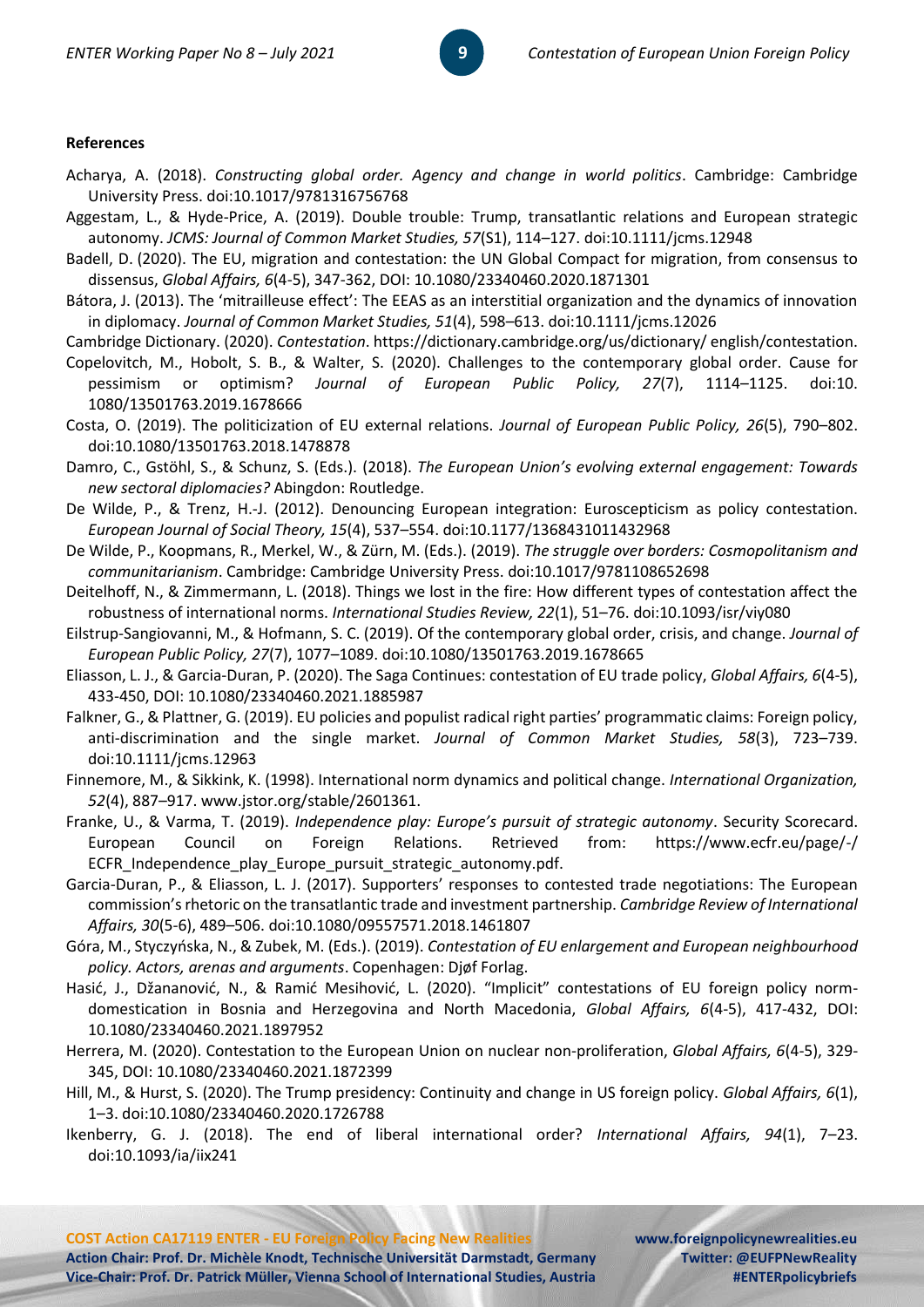Johansson-Nogués, E., Vlaskamp, M., & Barbé, E. (Eds.). (2020). *European Union contested. Foreign policy in a new global context*. Cham: Springer.

**10**

- Keukeleire, S., & Delreux, T. (2014). *The foreign policy of the European Union* (2nd ed.) Basingstoke: Palgrave Macmillan.
- Keukeleire, S., & Lecocq, S. (2018). Operationalising the decentring agenda: Analysing European foreign policy in a non-European and post-western world. *Cooperation and Conflict, 43*(2), 277–295. doi:10.1177/0010836718766394
- Lecocq, S. (2020). EU foreign policy and hybrid actors in the Middle East: ready for geopolitical contestation?, *Global Affairs, 6*(4-5), 363-380, DOI: 10.1080/23340460.2021.1872401
- Lecocq, S., & Keukeleire, S. (2018). Decentring the analysis of EU foreign policy and external-internal legitimacy: (re-)introducing polity. *Global Affairs, 4*(2–3), 341–351. doi:10.1080/23340460.2018.1532307
- Niemann, H., & Schillinger, H. (2016). Contestation 'all the way down'? The grammar of contestation in norm research. *Review of International Studies, 43*(1), 29–49. doi:10.1017/s0260210516000188
- Petri, F., & Biedenkopf, K. (2020). "United we stand, divided we fall". The effects of US contestation on EU foreign climate policy ambition, *Global Affairs, 6*(4-5), 381-397, DOI: 10.1080/23340460.2021.1885988
- Petri, F., Thevenin, E., & Liedlbauer, L. (2020). Contestation of European Union foreign policy: causes, modes and effects, *Global Affairs, 6*(4-5), 323-328, DOI: 10.1080/23340460.2020.1863159
- Raube, K., Müftüler-Bac, M., & Wouters, J. (2019). *Parliamentary Cooperation and diplomacy in EU external relations. An essential companion*. Cheltenham: Edward Elgar Publishing.
- Riddervold, M., & Newsome, A. (2018). Transatlantic relations in times of uncertainty: Crises and EU-US relations. *Journal of European Integration, 40*(5), 505–521. doi:10.1080/07036337.2018.1488839
- Rosén, G. (2016). A match made in heaven? Explaining patterns of cooperation between the Commission and the European Parliament. *Journal of European Integration, 38*(4), 409–424. doi:10.1080/07036337.2016.1141903
- Ruzza, C. (2011). Organised civil society and political representation in the EU arena. In D. Armstrong, V. Bello, J. Gilson, & D. Spini (Eds.), *Civil society and international governance. The role of non-state actors in global and regional regulatory frameworks* (pp. 49–69). London: Routledge.
- Stavridis, S., & Irrera, D. (2015). *The European Parliament and its international relations*. London: Routledge.
- Stephen, M. D., & Zürn, M. (2019). *Contested world orders. Rising powers, Non-governmental organizations, and the politics of authority beyond the nation-state*. Oxford: Oxford University Press.
- Terzi, Ö. (2020). Contesting the European Union at the "Poles": a multi-level analysis of contestation of the EU's presence in the Arctic, *Global Affairs, 6*(4-5), 399-415, DOI: 10.1080/23340460.2021.1872400
- Thevenin, E., Liedlbauer, L., & Petri, F. (2020). Conclusions on contestation of EU foreign policy: diverse causes, various modes and multiple effects?, *Global Affairs, 6*(4-5), 451-459, DOI: 10.1080/23340460.2020.1892417
- Thiel, M., & Uçarer, E. M. (2014). Access and agenda-setting in the European Union: Advocacy NGOs in comparative perspective. *Interest Groups & Advocacy, 3*(1), 99–116. doi:10.1057/iga.2014.1
- Toje, A. (2008). The consensus expectations gap: Explaining Europe's ineffective foreign policy. *Security Dialogue, 39*(1), 121–141. doi:10.1177/0967010607086826
- Wiener, A. (2014). *A theory of contestation*. Berlin/Heidelberg: Springer. https://doi.org/10.1007/978-3-642- 55235-9.
- Wiener, A. (2018). *Contestation and constitution of norms in global international relations*. Cambridge: Cambridge University Press. doi:10.1017/9781316718599
- Zeitlin, J., Nicoli, F., & Laffan, B. (2019). Introduction: The European Union beyond the polycrisis? Integration and politicization in an age of shifting cleavages. *Journal of European Public Policy, 26*(7), 963–976. doi:10.1080/13501763.2019.1619803
- Zimmermann, L., Deitelhoff, N., & Lesch, M. (2018). Unlocking the agency of the governed: Contestation and norm dynamics. *Third World Thematics: A TWQ Journal, 2*(5), 691–708. doi:10.1080/23802014.2017.1396912